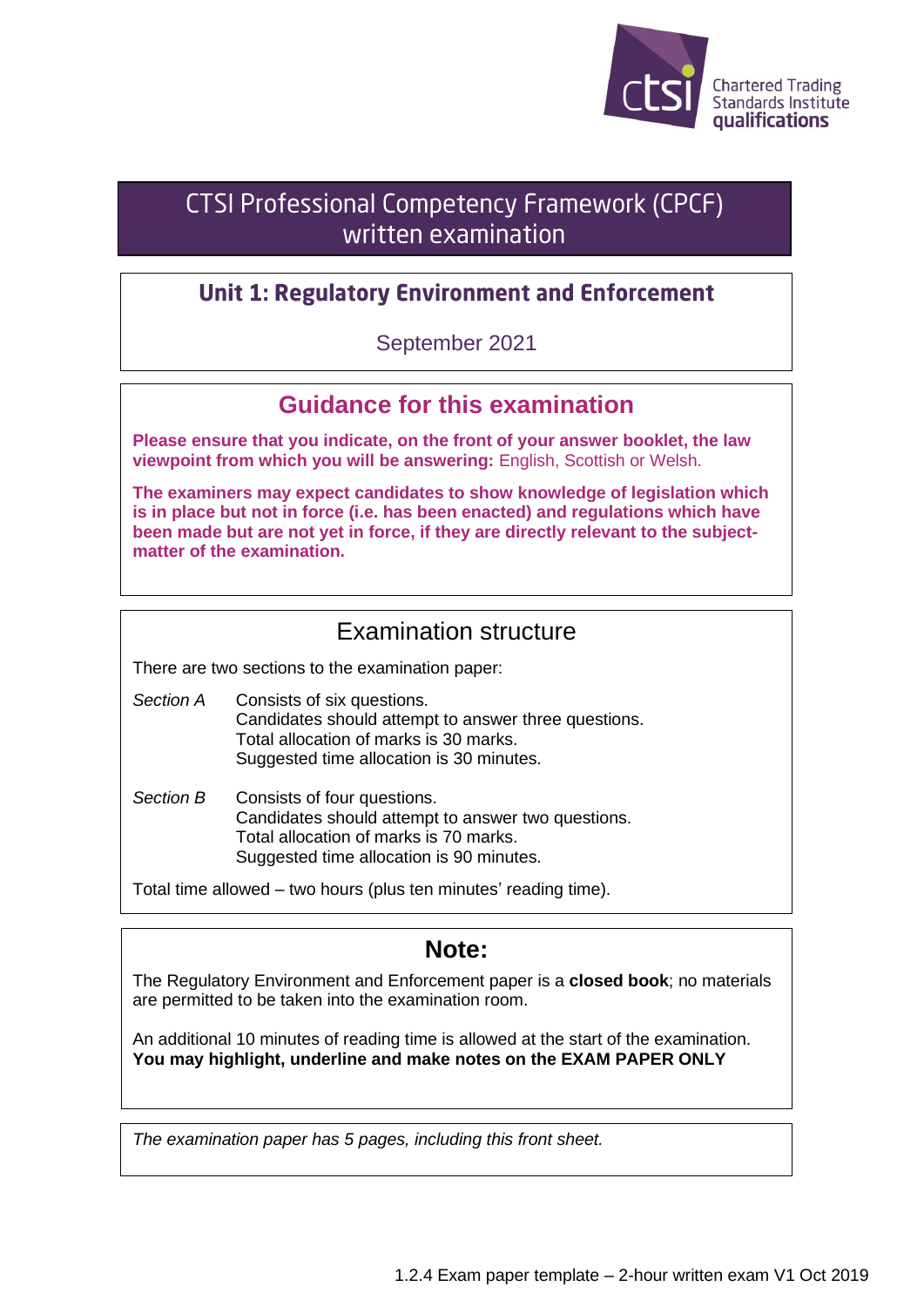**Date:** 14 September 2021 **Max:** 100 marks **Time:** 10:00 – 12:00

> **Section A Candidates should attempt to answer three questions. Each question carries ten marks. Total: 30 marks.**

1. Answer all parts:

a) What do we mean by Alternative Dispute Resolution (ADR), and what form can it take? (3 marks)

b) What steps must traders, who are unable to resolve a complaint with a consumer, take to comply with the ADR rules?

(3 marks)

c) What are the benefits of ADR to both parties? (4 marks)

(total: 10 marks)

2. Some people may be able to avoid a contract, due to their lack of capacity. Describe the people to whom this may apply, and how it would affect the contract that they have entered into. Quote relevant case law, where appropriate.

(10 marks)

3. What rights does a consumer have, under the Consumer Rights Act 2015, when they contract with a trader to supply digital content?

(10 marks)

4. In general contract law, the type of term that has been breached will define the remedy available. Describe the three types of contract terms and the remedies available for breaching them. Use practical examples and relevant case law to illustrate your answer.

(10 marks)

5. How does Part 1 Consumer Protection Act 1987 enable a consumer who has been injured by a product, that they have not purchased, seek redress? What would they need to prove to make a claim?

(10 marks)

6. Trading standards work requires you to operate within both the civil and criminal jurisdictions. What are the purposes of civil and criminal law and why might it often be easier to prove a case in a civil court, rather than a criminal court?

(10 marks)

**Section A total of 30 marks.**

**End of Section A.**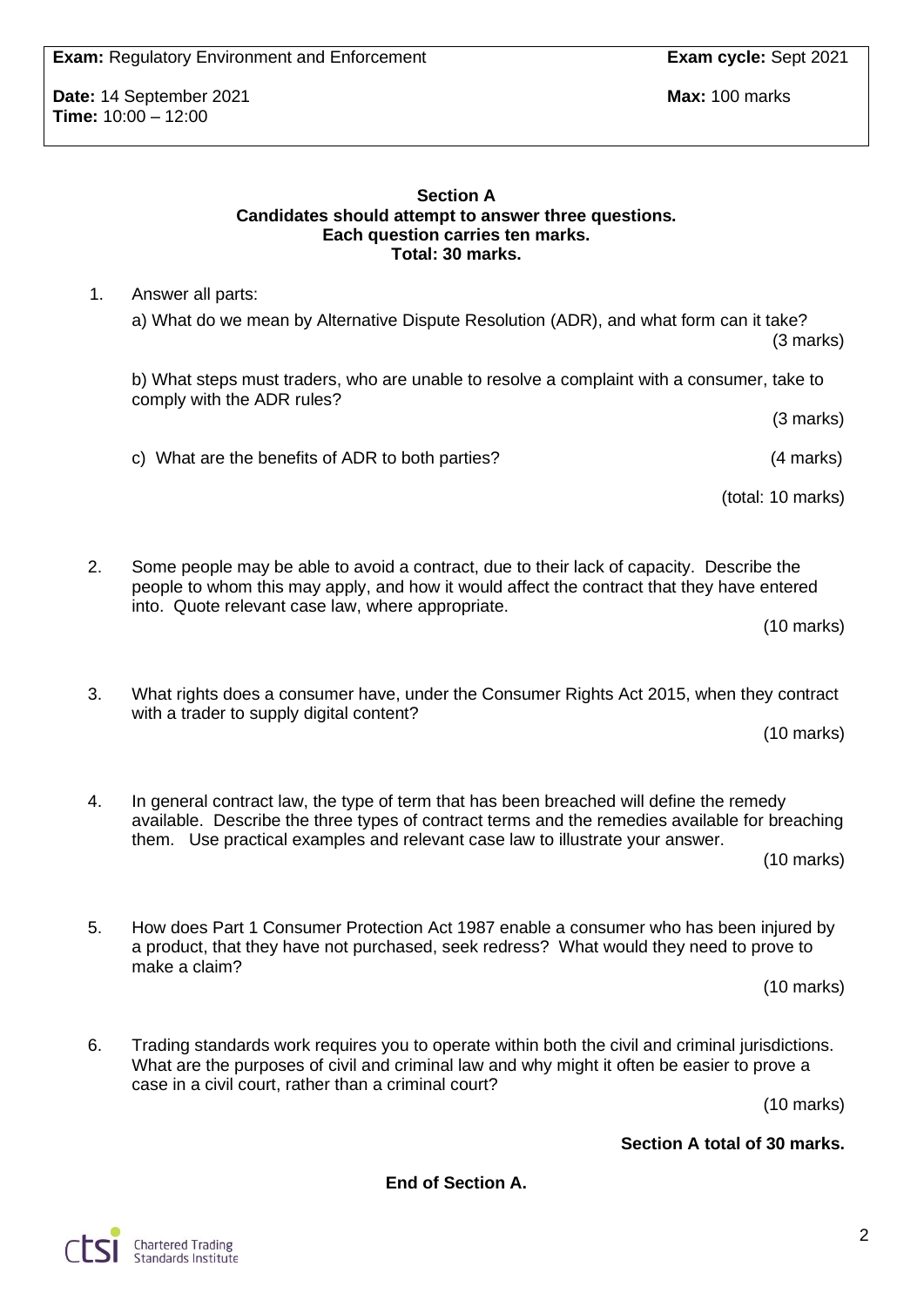#### **Section B Candidates should attempt to answer two questions. Each question carries 35 marks. Total: 70 marks.**

#### 7. Answer all parts:

a) Criminal offences can be defined as 'summary', 'indictable' or 'either way'. How are these different types of offences conducted in the criminal courts, and what are the differences between the courts that are involved?

(10 marks)

b) What appeals can be made, against the decisions of the court, by the prosecutor and defendant and in which courts would these appeals be heard?

(15 marks)

c) How important to this process are decisions made by other courts?

(10 marks)

(total: 35 marks)

8. Answer all parts:

a) The Regulators' Code states, "Regulators should base their regulatory activities on risk". How does the Code expect regulators to meet this standard and what does this mean in practical terms?

(10 marks)

b) The Intelligence Operating Model (IOM) is an important part of a modern Trading Standards Service. Explain, in practical terms, the five stages of the IOM.

(15 marks)

c) Describe five ways in which the Intelligence Operating Model can help the work of Trading Standards.

(10 marks)

(Total: 35 marks)

**Section B continues over the page.**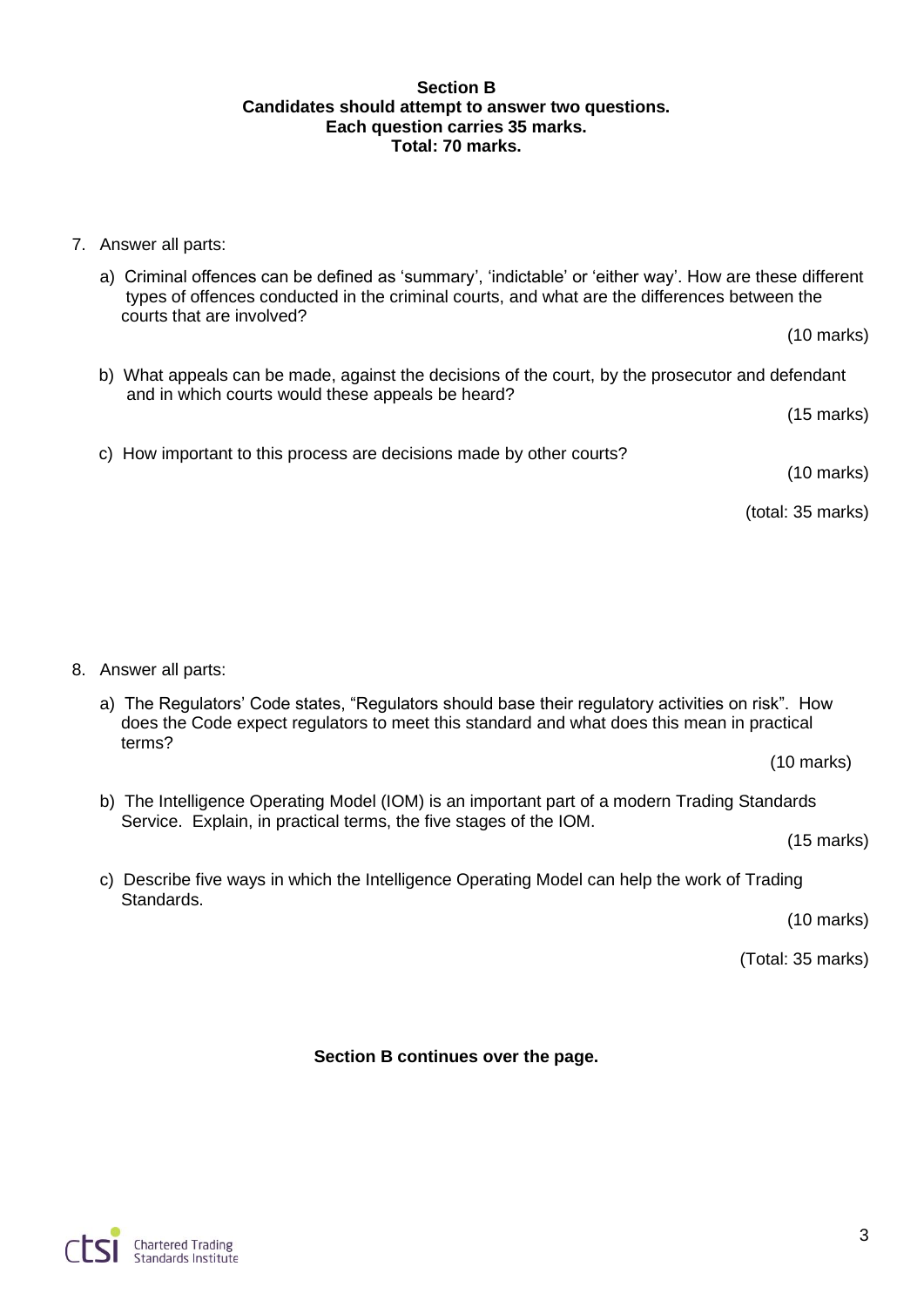9. Ceri has joined Blankshire Trading Standards as a Trainee. Her first week in the job has been spoiled by a number of unfortunate instances.

#### **Apply contract law (citing relevant case law, where appropriate), negligence/delict and unfair terms law to analyse the following three situations and explain Ceri's rights (if any):**

#### **Situation 1:**

Ceri's studies weren't due to start for three months but, being very keen to impress, she decided to buy herself the latest edition of the leading text book on Trading Standards law for her own personal use; the one in the office was out of date, anyway. She knew that the book was very expensive and was surprised to find the 2021 edition on sale on the Waterzon website for £29.99. She immediately placed an order, selecting the title, giving her debit card details, clicking the 'buy now' button and ticking that she had read the website terms and conditions (which she hadn't). She received an immediate confirmation email which said that payment would be taken when the book was dispatched.

The following day, Ceri received an email from Waterzon, saying that the book had been priced wrongly on the website; the actual price should have been £129.99. The email told her that they would not be processing her order but, as a gesture of goodwill, she could purchase the book for £119.99. In addition, her copy would be autographed by one of the editors of the book – a leading Trading Standards lawyer.

(10 marks)

#### **Situation 2**

Ceri had to drive to her office but there was no parking available for her. She paid for a onemonth parking permit at one of Blankshire Council's car parks. A colleague had given her the number to ring, so she paid for the ticket over the phone and received the ticket through the post; there was no other paperwork with the ticket. On the second day, when she parked in the car park, she returned to find a lamp post had fallen on her car. She had to call the fire brigade to move the lamp post, which was laying across the car's bonnet. When the lamp post was removed from her car, one of the Fire Officers pointed out how badly corroded the bottom of the lamp post was and said, "this was an accident waiting to happen".

Ceri spoke to someone at her car insurance company, and he said that they would cover the damage but she would have to pay her £500 excess. Ceri did not think this was fair at all and, as Blankshire Council was to blame for not maintaining the lamp post properly, she rang their car parking section to complain. To her horror, she was told that they would not pay her £500 excess. The very unhelpful member of staff said that there were clear terms, by the payment machines in the car park, which she should have read, pointing out that Blankshire Council were not liable for any damage to vehicles whilst parked in their car park. Ceri pointed out that she had bought her ticket over the phone so had no reason to read the signs by the payment machines. She was told that was her problem and not theirs.

(15 marks)

#### **Situation 3**

As the end of the week approached, a number of colleagues told Ceri that they were going across the road to the Bell Inn for a drink. It had only just re-opened and they wanted to see what it was like. They showed her a leaflet, that had been put through the office door, which said that there was a special happy hour deal starting at 4pm, which meant that all drinks were half price for the first hour. In addition, there was an offer that the first five people turning up in fancy dress would get their first drinks' order for free. Still being eager to please, Ceri agreed to lead the party in wearing a gorilla suit which, for some mysterious reason, they had in the office. Her colleagues said that she could then get the first round of drinks, for all of them, for free.

#### **Question continues on the next page.**